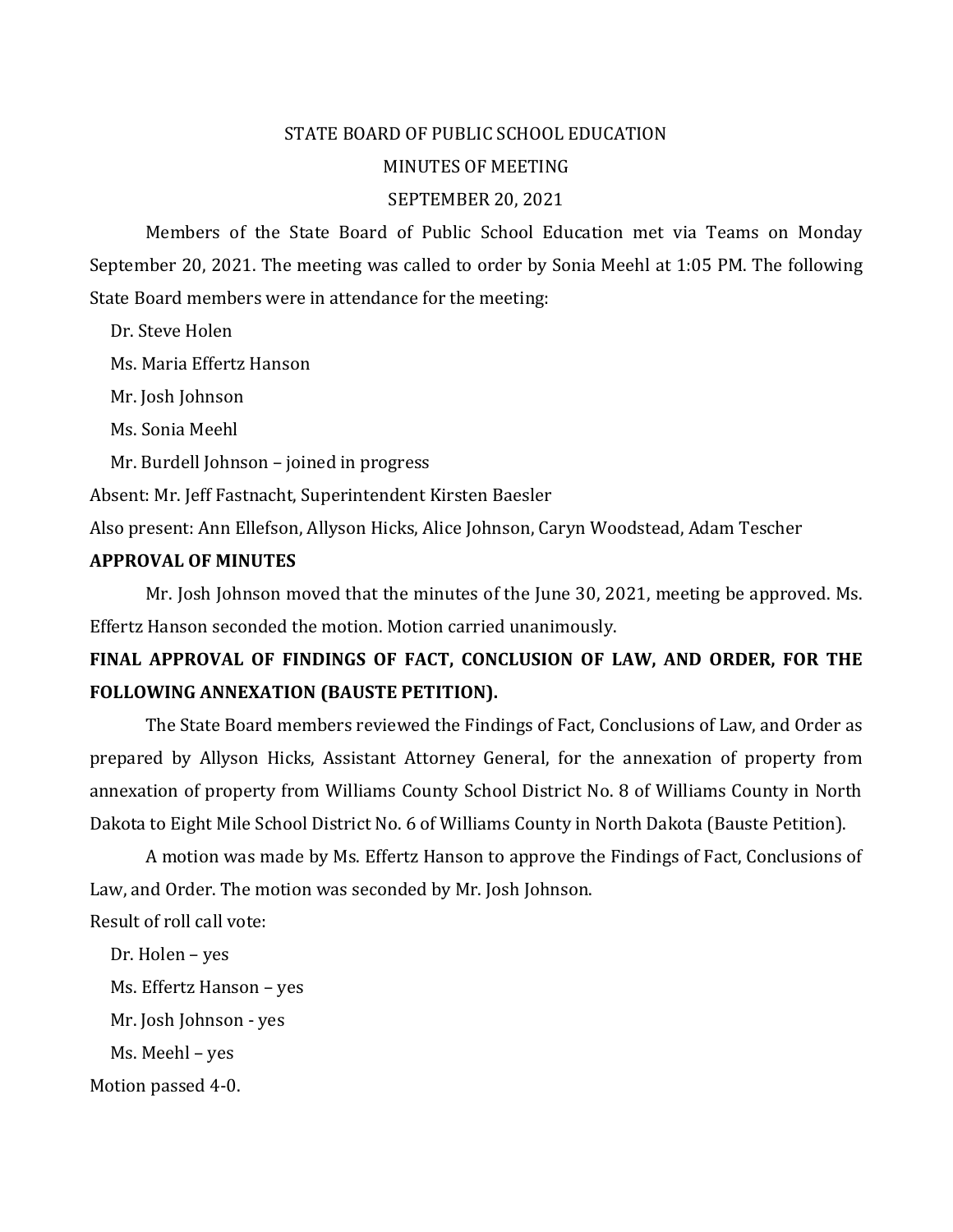#### **CHECK IN - LEARNING CONTINUUM**

Ann Ellefson from NDDPI was a guest at the meeting to give an update and the status of the work being done on the Statewide Learning Continuum. Ann explained that the North Dakota Learning Continuum was identified in SB 2196 and provides some flexibility for students and how they may obtain credit and ultimately a pathway for graduation for North Dakota students. She went over the timeline of the Learning Continuum design process and explained a little bit about each part of the process. Ann shared that NDDPI was mostly responsible for the beginnings of the work on the Learning Continuum but that the department was also partnering with Knowledge Works in this work, as well as CTE being invited to be a part of the efforts. Letters of invitation to be a part of the committee that would draft the content or part of a review committee that would vet and provide feedback on the content, were sent to school districts across the state, as well as the REA's in the state, and public, non-public, and tribal higher ed institutions. Educators were brought together to work on social studies, English language arts, mathematics, science and 21<sup>st</sup> century skills and Ann emphasized that it was not only classroom teachers who were a part of this effort, but a very diverse group of people who work in education who were a part of the group.

Ann was asked about the size of the schools that were represented in this group and she indicated that there was representation from schools of all sizes and from across the state.

Ann shared that the next steps in the process are that the Superintendent of Public Instruction is required to facilitate the development and collaborate with CTE. A public comment phase will be open in until the end of October 2021 and there will be a Review Council in early October. Following the public comment phase, the continuum will go back to the writing committee, and they will take the information and make adjustments as they see fit. The Learning Continuum will then go to the K-12 Education Coordination Council to review and ultimately come before the State Board of Public School Education to establish and certify.

Chairman Meehl asked Ann to briefly walk them through the draft of the Learning Continuum. Ann explained that the intent of the continuum is to identify competencies or lifelong skills that students should be able to apply in their lives over time.

Ann shared North Dakota's Portrait of a Graduate with the Board, explaining that the team that worked on it needed to write competencies around seven attributes that they felt were important for North Dakota graduates; critical thinking, empathy, a learner's mindset, communication, collaboration, adaptability, and perseverance.